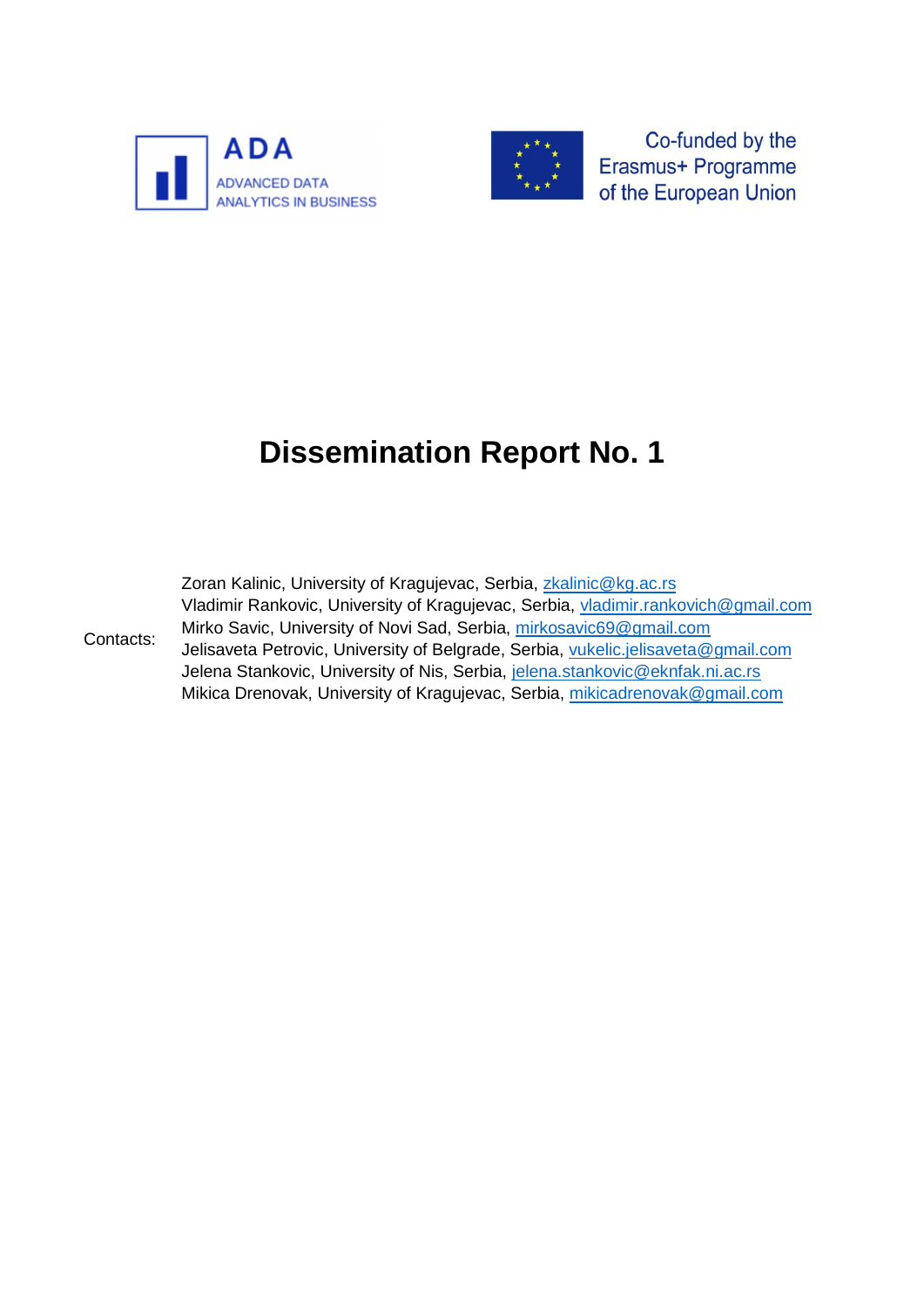| Project acronym:    | ADA                                        |
|---------------------|--------------------------------------------|
| Project full title: | <b>Advanced Data Analytics in Business</b> |
| Project No:         | 598829-EPP-1-2018-1-RS-EPPKA2-CBHE-JP      |
| Funding scheme:     | ERASMUS+                                   |
| Project start date: | November 15, 2018                          |
| Project duration:   | 36 months                                  |

| Abstract | This report represents Dissemination Report No. 1, i.e. the report on<br>the activities related to raising awareness for the ADA project as well<br>as promoting its activities and results. It covers period from start of<br>the project (November 15, 2018) until July 31, 2020. and it is a result |
|----------|--------------------------------------------------------------------------------------------------------------------------------------------------------------------------------------------------------------------------------------------------------------------------------------------------------|
|          | of WP 4: Dissemination and Exploitation, particularly its activity 4.4.<br>Raising awareness for ADA.                                                                                                                                                                                                  |

| Title of document:   | <b>Dissemination Report No.1</b>     |  |
|----------------------|--------------------------------------|--|
| Work package:        | WP 4: Dissemination and Exploitation |  |
| Activity:            | 4.4 Raising awareness for ADA        |  |
| Last version date:   | 31/07/2020                           |  |
| File name:           | Dissemination Report No.1.pdf        |  |
| Number of pages:     | 10                                   |  |
| Dissemination level: | Consortium                           |  |

#### VERSIONING AND CONTRIBUTION HISTORY

| Version | Date       | <b>Revision description</b> | Partner responsible |
|---------|------------|-----------------------------|---------------------|
| 1.0     | 31/07/2020 | Creation of document        | <b>UNIKG</b>        |

DISCLAIMER

The European Commission support for the production of this publication does not constitute an endorsement of the contents which reflects the views only of the authors, and the Commission cannot be held responsible for any use which may be made of the information contained therein.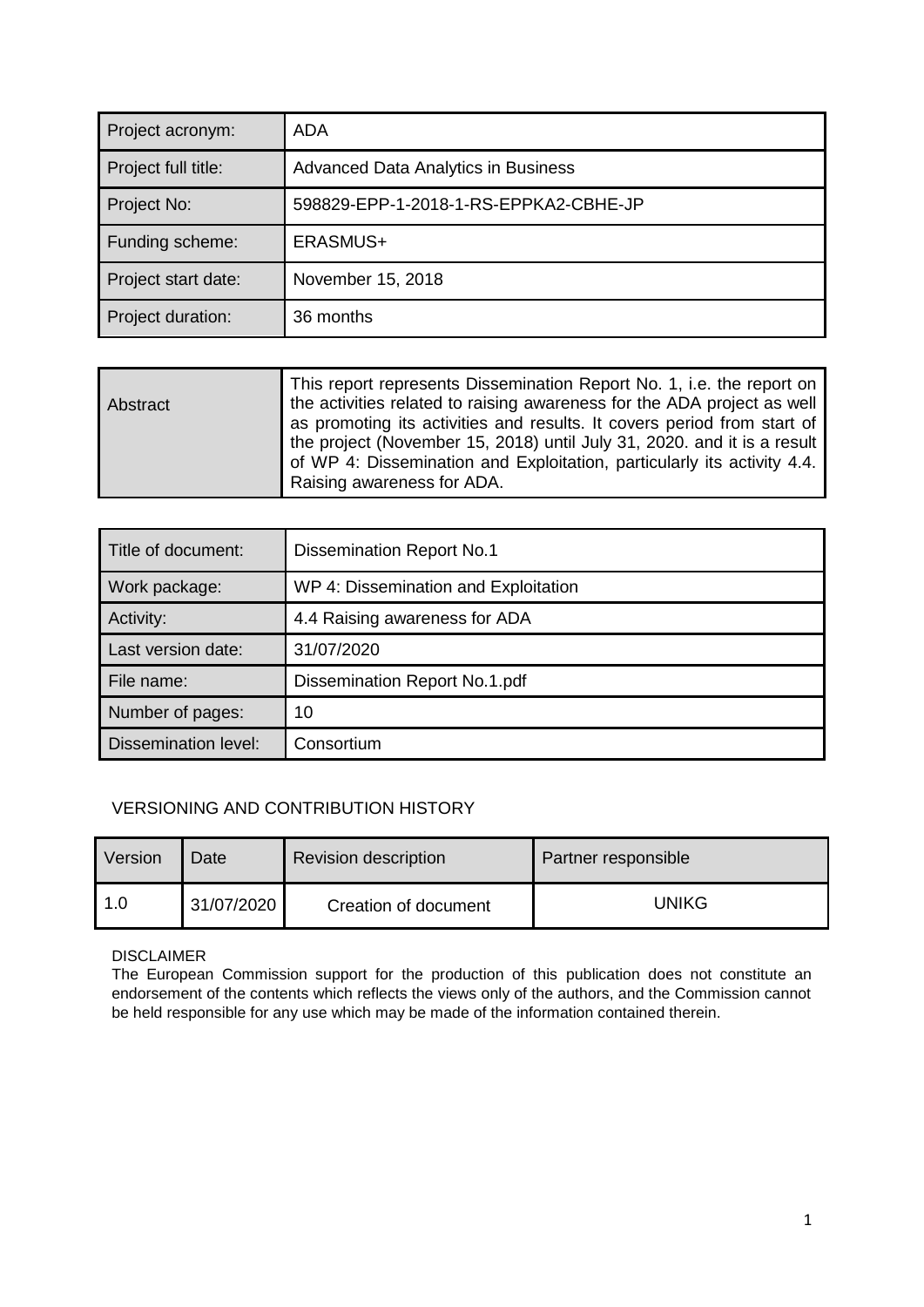## **Contents**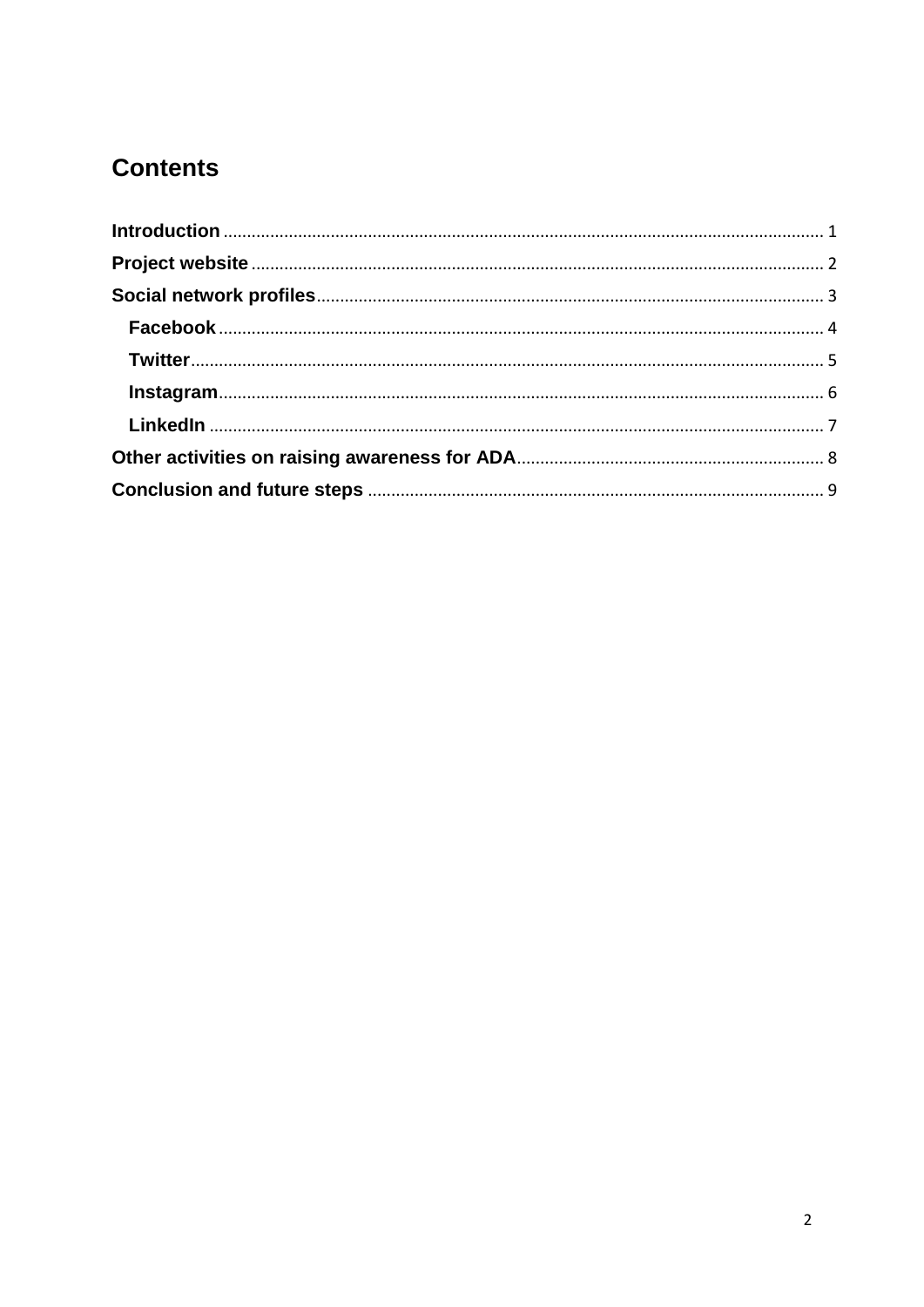



## **Introduction**

<span id="page-3-0"></span>This report presents activities and results on raising awareness for the ADA project. As for every public project, it is very important to reach wider audience and present them what is a project dealing with, and what are its main activities and results. Therefore, one of the important ADA project Work Packages is WP4: Dissemination and Exploitation, which deals with all activities related to broad promotion of the ADA project, and its results. Activity 4.4 Raising awareness for ADA directly deals with the activities on the promotion of the project itself, but also its main results, to all stakeholders and wider audience.

Raising awareness for the ADA project is achieved by several different channels, on-line and off-line. As the main tools for this activity, project website and most significant social networks were used, but also various forms of direct, off-line, person-to-person promotion done by ADA project team members, and the details and results are presented in forthcoming sections.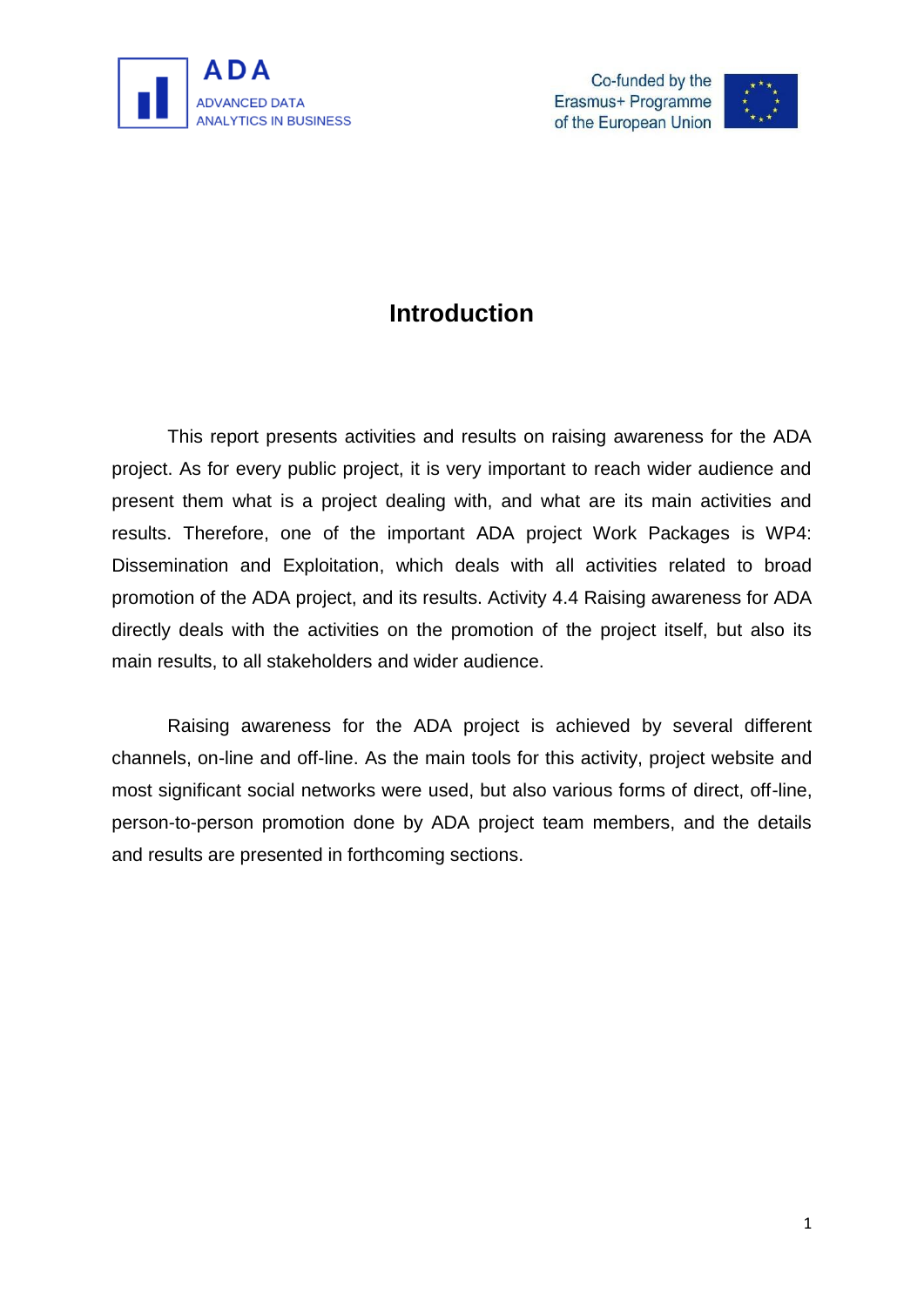<span id="page-4-0"></span>





## **Project website**

Project website was used as one of the main tools for the promotion of the ADA project and its activities and results. Launched at the very beginning of the ADA project, as a Deliverable 4.3 of the same Work Package, project website remains the place where all news, documents and results are presented. Project website is hosted and maintained by UNIKG, one of the ADA project partners, on the web address: [www.ada.ac.rs.](http://www.ada.ac.rs/)



Figure 1. ADA project website

Besides main project visual identity elements: logo and motto, homepage contains menu, with several most important sections, such as Events and Activities, Project description (in which project objectives, work packages and participants are presented in details), Results and reports, etc. Central part of the homepage presents most recent project news: events and activities. Since project website establishment, 39 news – events and activities were published and additional 27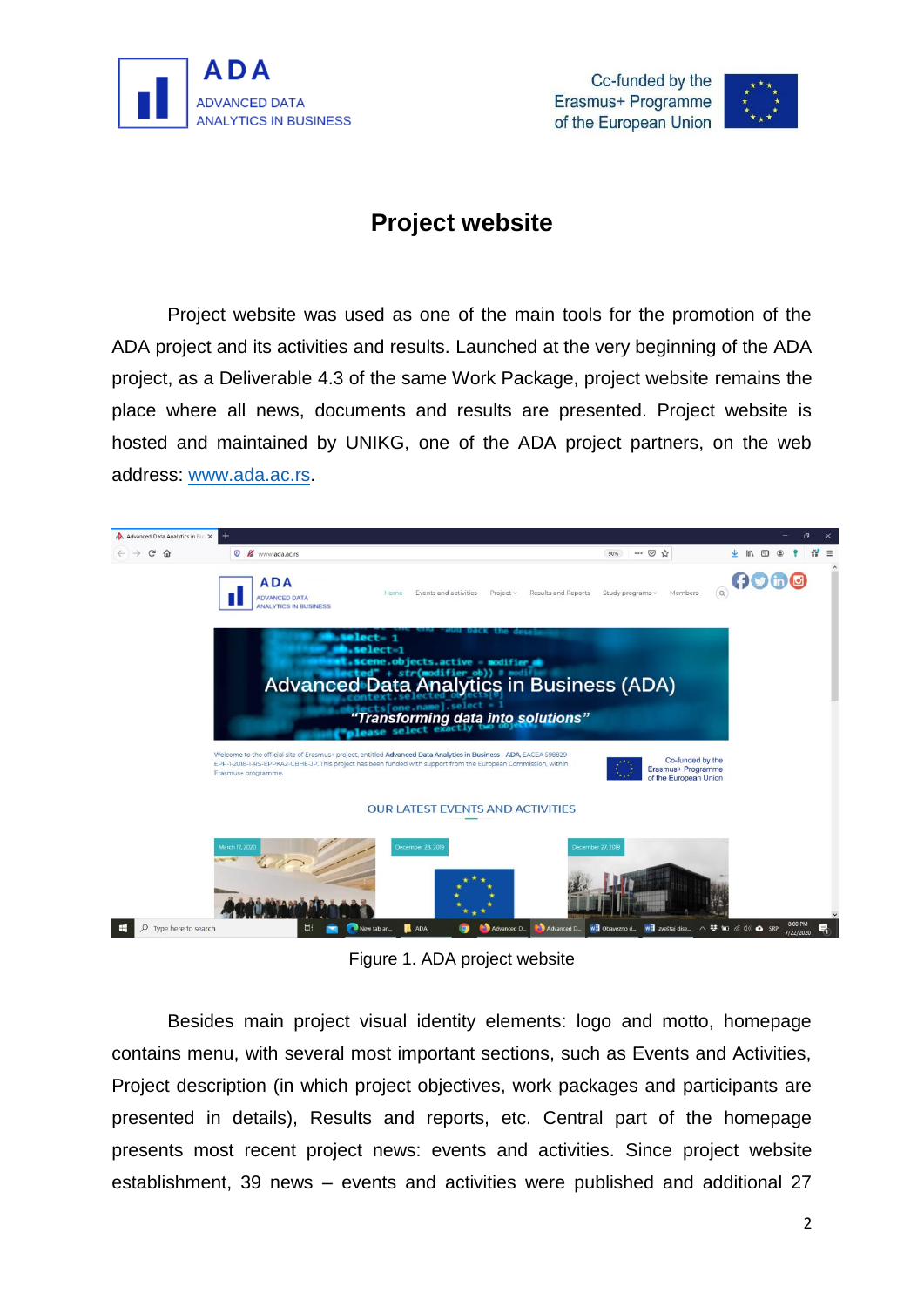



documents (various plans and reports) were published and made available for download in the Results and reports Section. The project website is updated on regular basis with recent project activities and results.

In order to monitor website traffic statistics, the project website is registered to Google Analytics, one of the most frequently used web metrics tools. In the reporting period, more than 1,870 users visited project website. Although the most of the visitors came from Serbia (37.6%), significant number of them also came from many other countries, such as USA (9.4%), India (7.8%), Germany (4.6%), Canada (2.4%), etc. Majority of the visits came from desktop computers (72.6%), followed by mobile phones (26.9%) and minor number of tablet users. The most frequently visited pages were those presented a) project objectives, b) project activities and c) results and reports. Webpage with project results and reports offers a number of documents and reports to download freely, and the most frequently downloaded documents are the Analysis of the best practice at EU partner universities (133 downloads), the Analysis of BA master programs at Serbian universities (117) and Dissemination and Exploitation Plan (115).

### **Social network profiles**

<span id="page-5-0"></span>Social networks are nowadays very popular tools for communication with peers, and as a place where a lot of people spend their time, they are also excellent tools for any kind of promotion. Therefore, ADA consortium decided to create profiles of ADA project on the most important and frequently used social networks, and their short descriptions with basic statistics are presented in the subsections below. All ADA social network profiles are linked from project website homepage (top left corner, see Figure 1), and therefore can be easily accessible.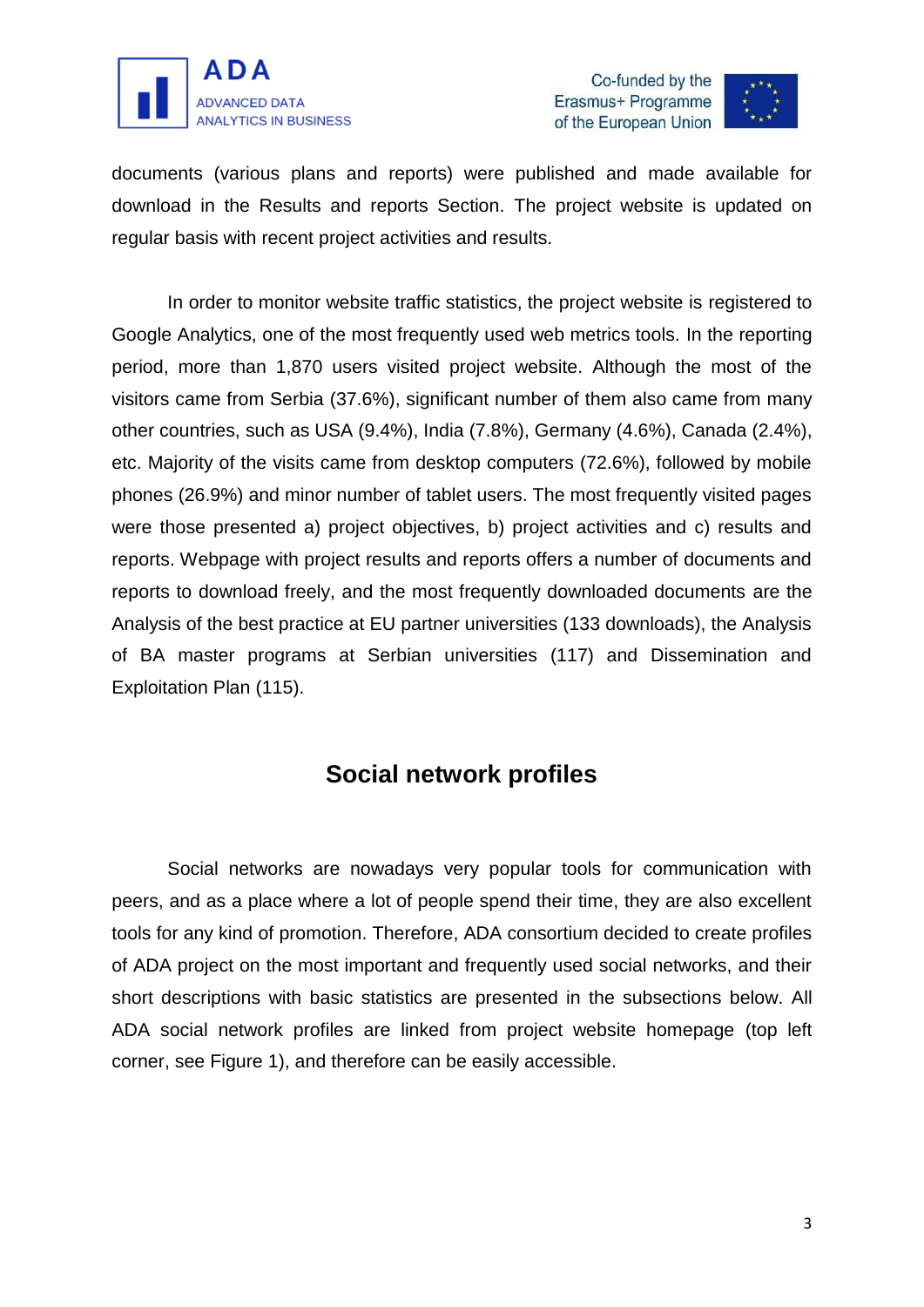





#### **Facebook**

<span id="page-6-0"></span>Facebook is with more than 1.7 billion users by far the most popular social network today, and therefore it was first choice for ADA project, as well. The ADA Facebook page was created in the early phase of project implementation, in March 2019. As up today, 45 promotional posts, with text and photos, but also videos and additional links, were posted on this page, with different level of engagement – up to 62 post clicks and up to 26 reactions, comments and shares, per post. Organic reach of the posts was up to 479, and on average, 200 followers. ADA Facebook page has 466 followers and 463 Page Likes.

If we look at the structure of its followers, by gender the light majority are women (52%), and by age those between 35-44 years (21%), followed by 25-34 age group (12%). In this phase, ADA project used only organic reach, i.e. no paid promotions were used. The focus in the following period should be on attracting younger users – perspective students of new master study programs, as this age group (18-24 years) now represents less than 0.7% of ADA followers.

<span id="page-6-1"></span>

Figure 2. ADA Facebook page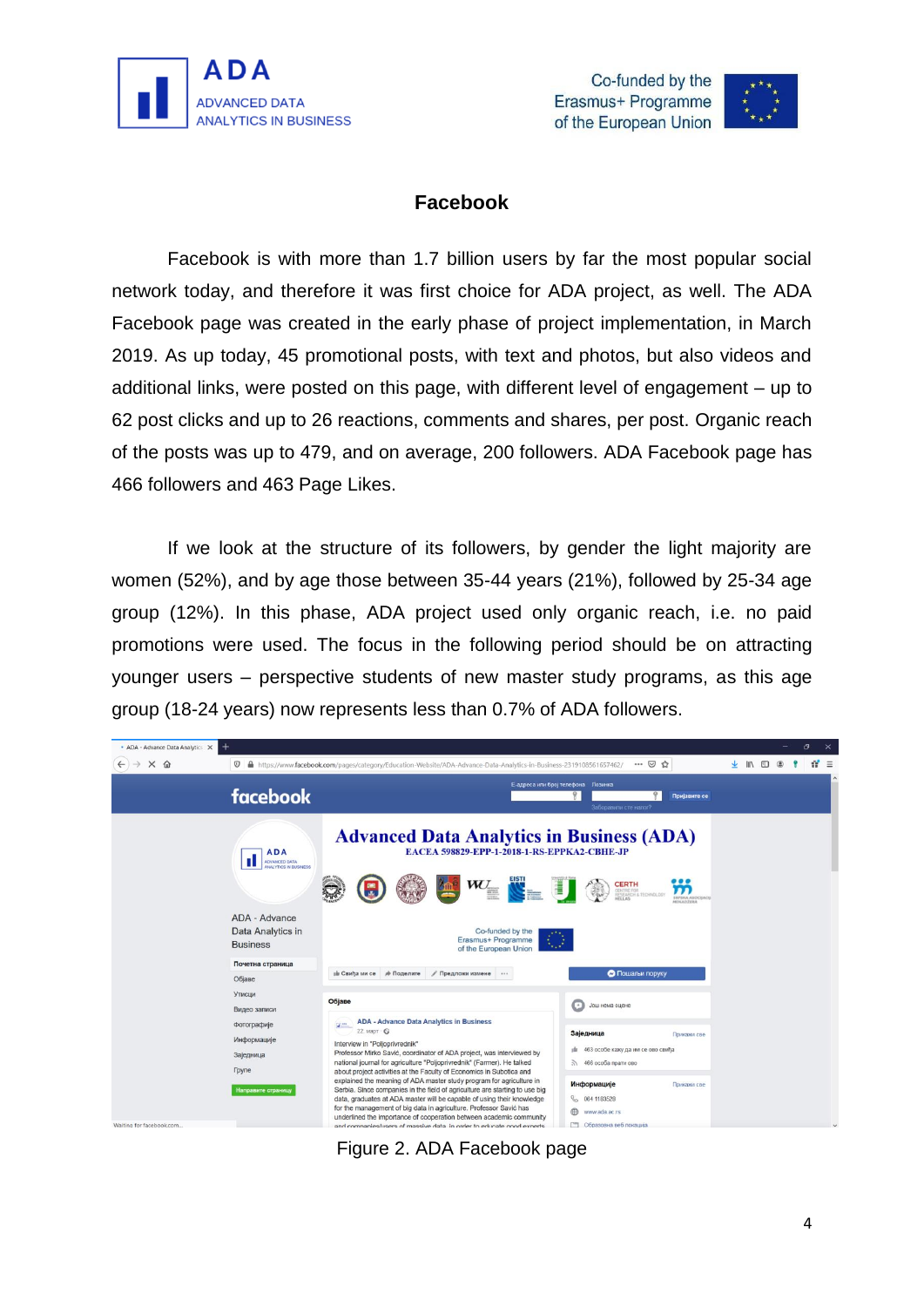





#### **Twitter**

Twitter account (ADA - Advanced Data Analytics in Business @AdaAdvanced) was created in July 2019. Since then, tweets (40) have earned approximately 12,000 impressions (around 30 impressions per day) (source: Twitter analytics). Tweets mostly contain information on project events and relevant media (event photos and videos). Moreover, we share relevant information and news in the field of data science. ADA - Advanced Data Analytics in Business account follows 70 Twitter accounts and has 16 followers.



Figure 3. ADA Twitter profile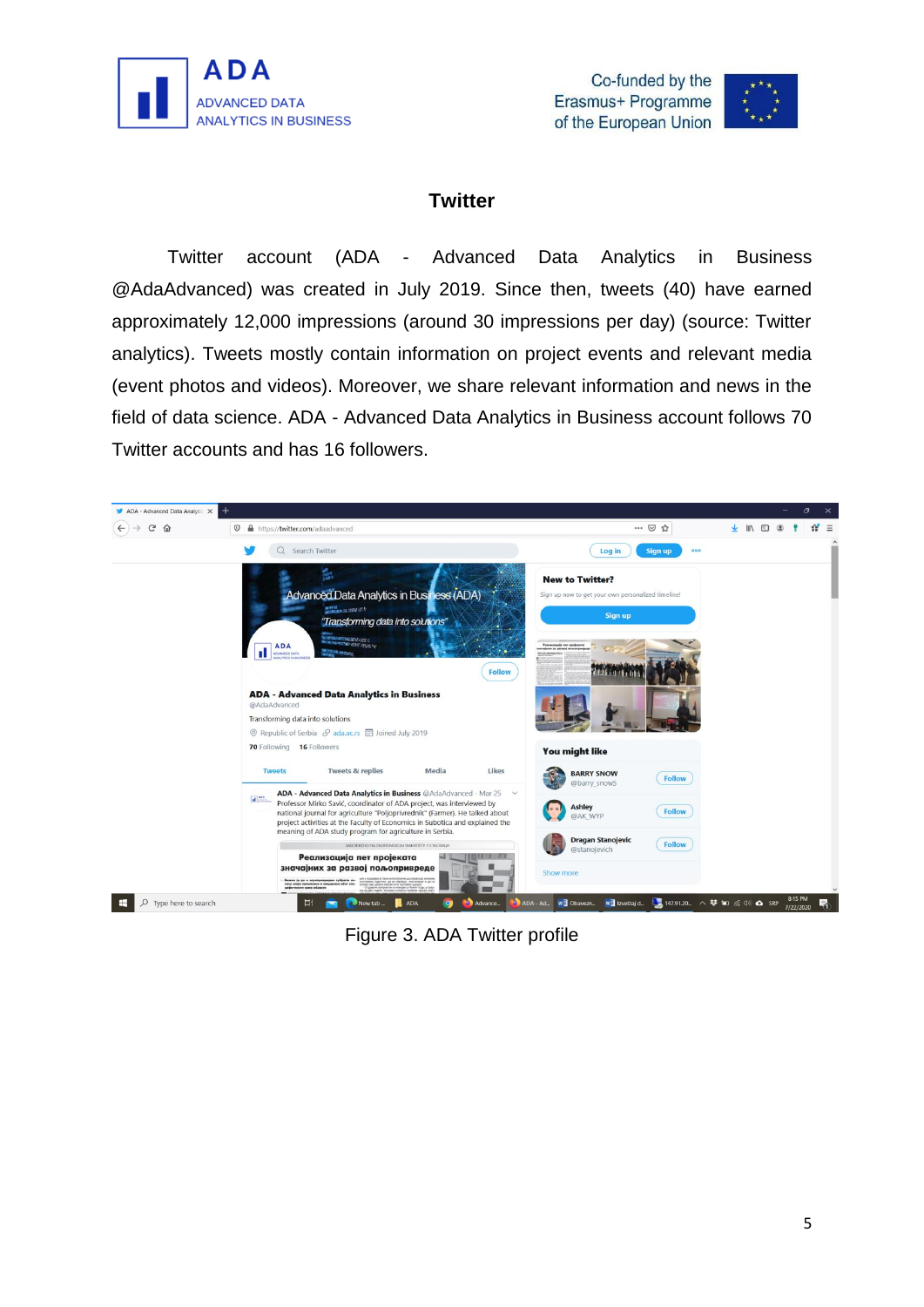





#### **Instagram**

<span id="page-8-0"></span>Instagram is visually-oriented social network, very popular with younger generations, which will be a key target group for the forcoming promotion of accreditated master study programs, and open enrollments. ADA Instagram profile (@advanceddataanalytics) was created in November 2019, and by the end of July 2020 it had 15 posts and 49 followers. This profle is maintained by ADA project team members from the University of Nis.



Figure 4. ADA Instagram profile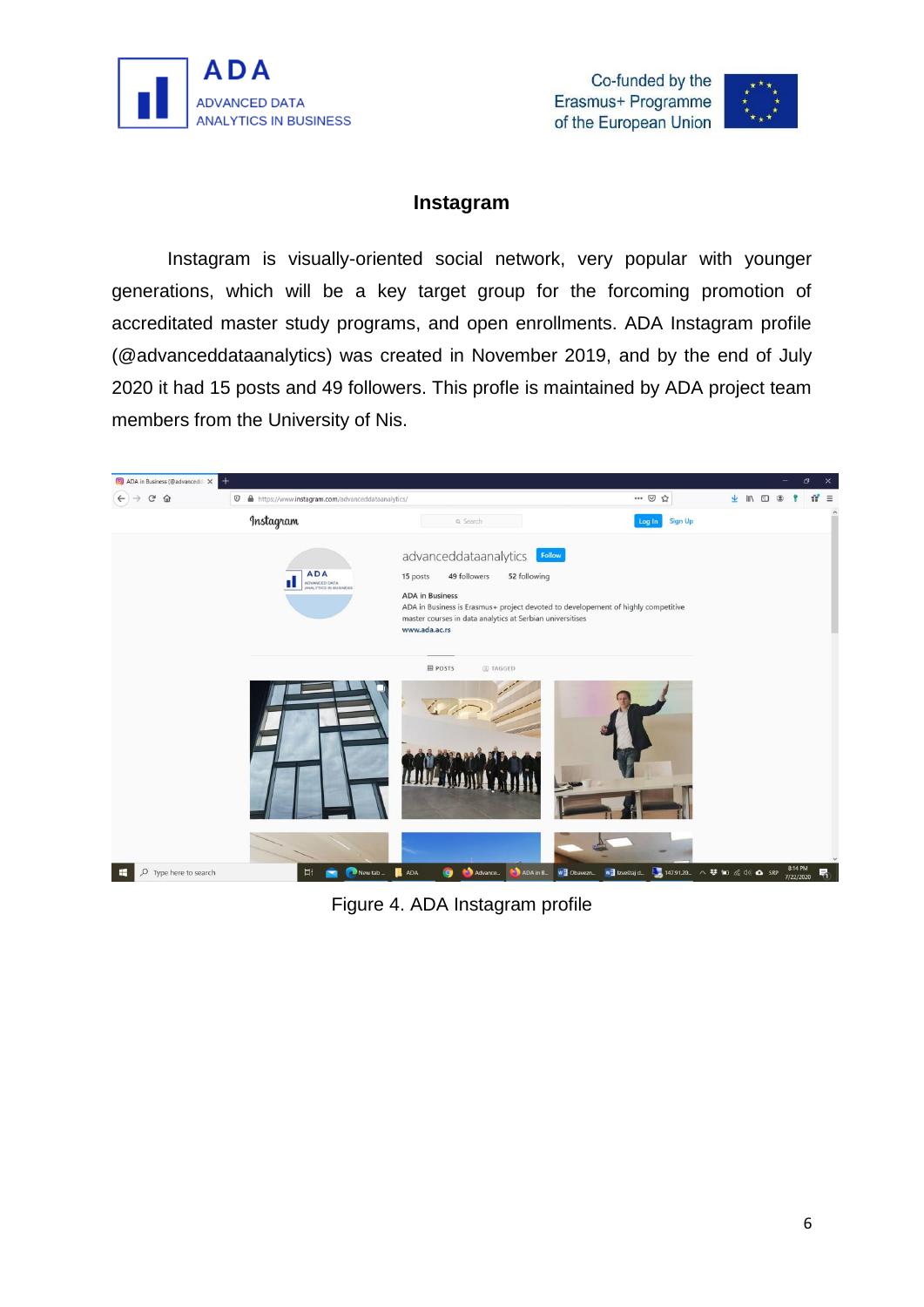





#### **LinkedIn**

<span id="page-9-0"></span>LinkedIn is one of the most popular professional social network and therefore LinkedIn page which covers the most important activities of ADA Project was created in December 2019. It can be followed using LinkedIn link on the official ADA website or directly at [https://www.linkedin.com/company/advanced-data-analytics-in](https://www.linkedin.com/company/advanced-data-analytics-in-business-ada/)[business-ada/.](https://www.linkedin.com/company/advanced-data-analytics-in-business-ada/) On 21st July 2020 it had 9 posts, 10 followers and 56 Post impressions.



Figure 4. ADA LinkedIn page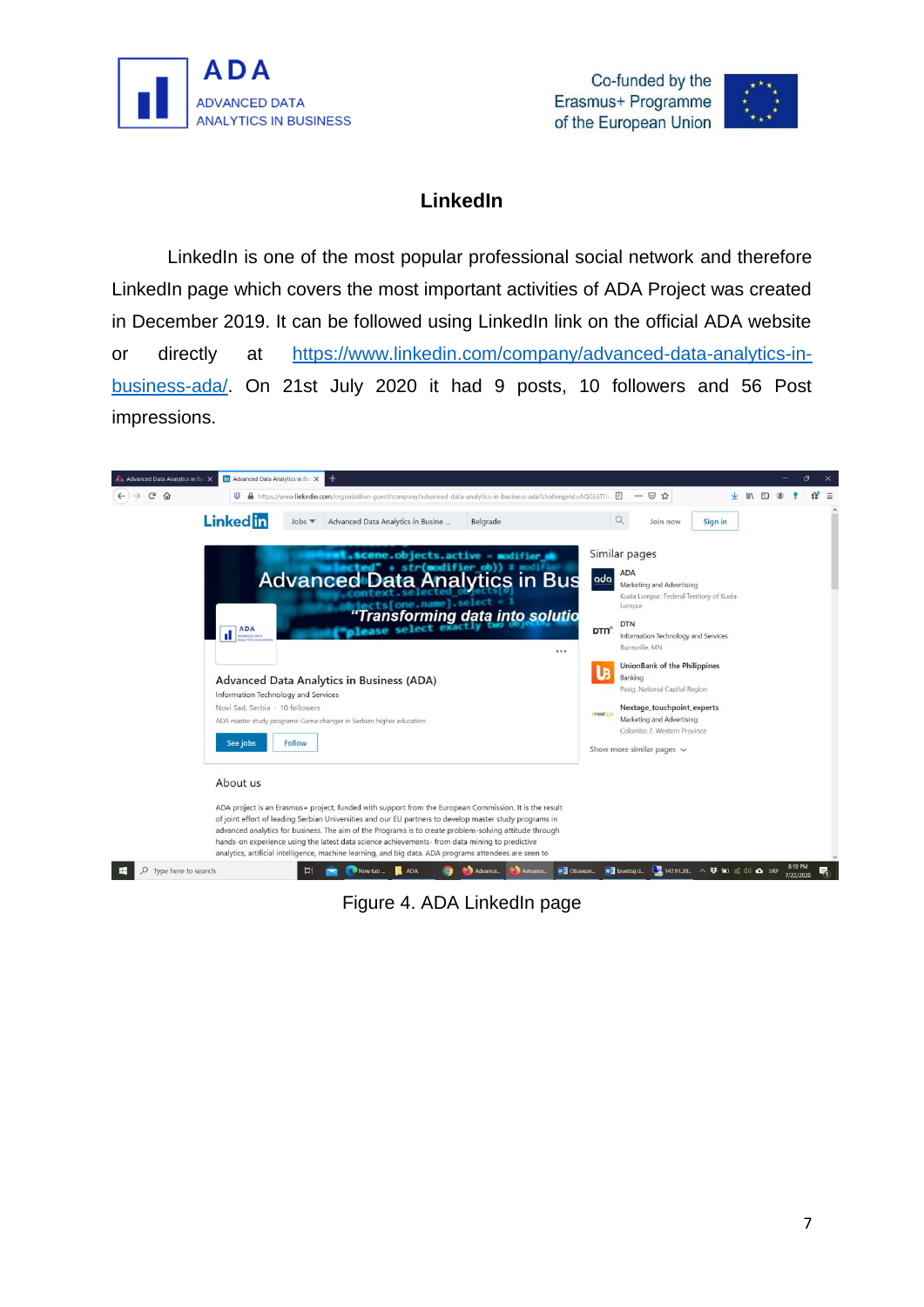





## <span id="page-10-0"></span>**Other activities on raising awareness for ADA**

Besides online tools, such as project website and social network profiles, ADA project team members also used off-line and person-to-person methods of promotion of the ADA project. For example, several ADA project team members visited some EU universities on different reasons and occasions (as presented on the ADA project website, in the Events and activities Section, and on ADA Facebook page), but they used these opportunities to promote the ADA project, its objectives, activities and results, to their colleagues – hosts. In addition, ADA project team members participated in several professional conferences and round tables in the area of Data Science and Artificial Intelligence, and there they also informally promoted ADA project among other participants. On average, on each of these visits or events, 5-10 colleagues and industry professionals were informed about the project and its objectives.

Serbian Association of Managers (SAM), as one of the project partners responsible to the promotion of the project among companies-potential employers of ADA students in Serbia, was also working on raising awareness on data science, advanced data analytics in business and ADA project itself, on its digital channels and personal meetings with company representatives.

<span id="page-10-1"></span>Finally, on several occasions, the ADA project was promoted on traditional marketing channels, such as radio, TV and press. For example, ADA project coordinator, prof. Mirko Savic, was recently interviewed by Serbian national journal for agriculture "Poljoprivrednik" (Farmer).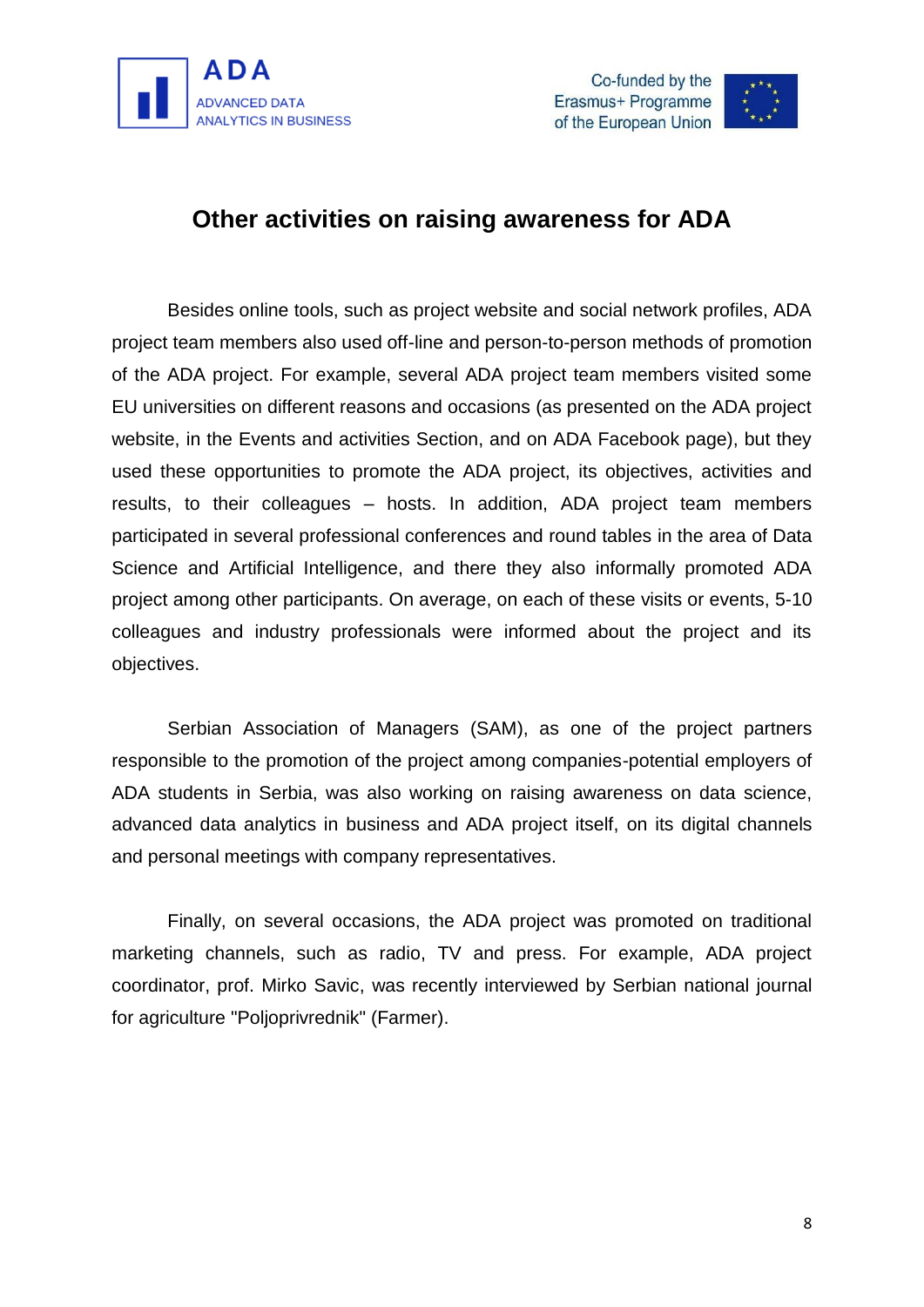





## **Conclusion and future steps**

Since the very beginning of the ADA project, its team members worked a lot on raising awareness on the application of advanced data analytics in business, the ADA project itself, and its objectives, activities and later on initial results. In this, first phase of the project, the focus of dissemination activities was on academic circles, professionals in companies and general audience. As already described, various channels, on-line (project website and social network profiles) and off-line, were used for these purposes, and a lot of people were informed about the project and its plans and activities.

Unfortunately, COVID-19 pandemic outbreak caused delays and postponements in many project activities, including the accreditation of new master study programs as the main outcome of the ADA project. Although initial versions of these study programs are developed, as planned, at three Serbian HEI partners, and they are in different phases of accreditation process, none has achieved accreditation yet.

In the next period, it is expected that the process of accreditation of these master study programs ends with positive decisions, which will initiate next phase in the promotion process. In that, second phase, the focus of promotion will be on undergraduate students – perspective entrants to new master study programs in advanced data analytics. The ADA project team members will use more aggressive approach, which will include more focused campaigns and paid promotions, mostly on selected social networks.

In addition, as planned in project application but when COVID-19 crisis ends, one-day seminars for presentation of life-long learning programs to the professionals working in different fields will be organized at 4 centers (Novi Sad, Belgrade, Nis and Kragujevac) in Serbia. ADA project team members will continue to use any available